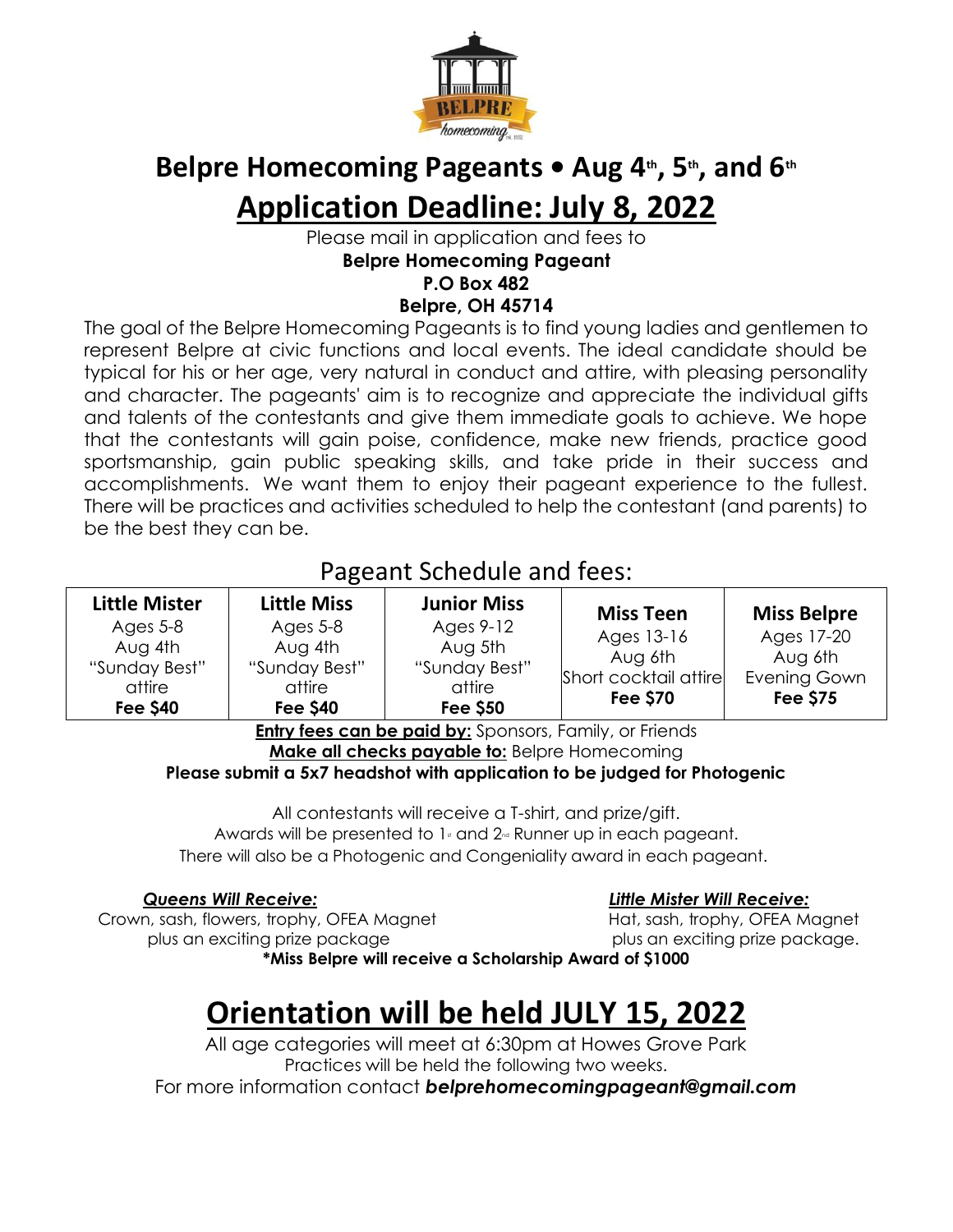

### **2022 OFFICIAL Belpre Homecoming Pageant Application**

| Please check one to indicate pageant you are entering:                                                                          |
|---------------------------------------------------------------------------------------------------------------------------------|
| Little Mister $\Box$ Little Miss                                                                                                |
| □ Junior Miss □  Miss Teen                                                                                                      |
| $\Box$ Miss Belpre                                                                                                              |
| Please PRINT information neatly.                                                                                                |
|                                                                                                                                 |
| Address: <u>Address:</u>                                                                                                        |
|                                                                                                                                 |
|                                                                                                                                 |
| (Note: the above names must be exactly as they should appear in pageant publications)                                           |
| <b>T-shirt information</b><br><u>Complimentary Contestant t-shirt:</u>                                                          |
| (circle one) Youth: S M L Adult: S M L                                                                                          |
| <u>TO PURCHASE a Homecoming Pageant T-shirt FOR FAMILY</u><br><b>MEMBER:</b>                                                    |
| (circle one) Youth: S M L Adult: S M L XL cost \$12<br>2XL and up \$14 indicate size:<br>(Orders WILL NOT Be Taken Later.)      |
|                                                                                                                                 |
| Return Application and all fees to:<br><b>Belpre Homecoming Pageant</b><br>P.O Box 482<br><b>Belpre, OH 45714</b><br>@belprehc) |
| Check#<br>Office Use Only: Date Paid<br><b>CASH</b><br>Venmo                                                                    |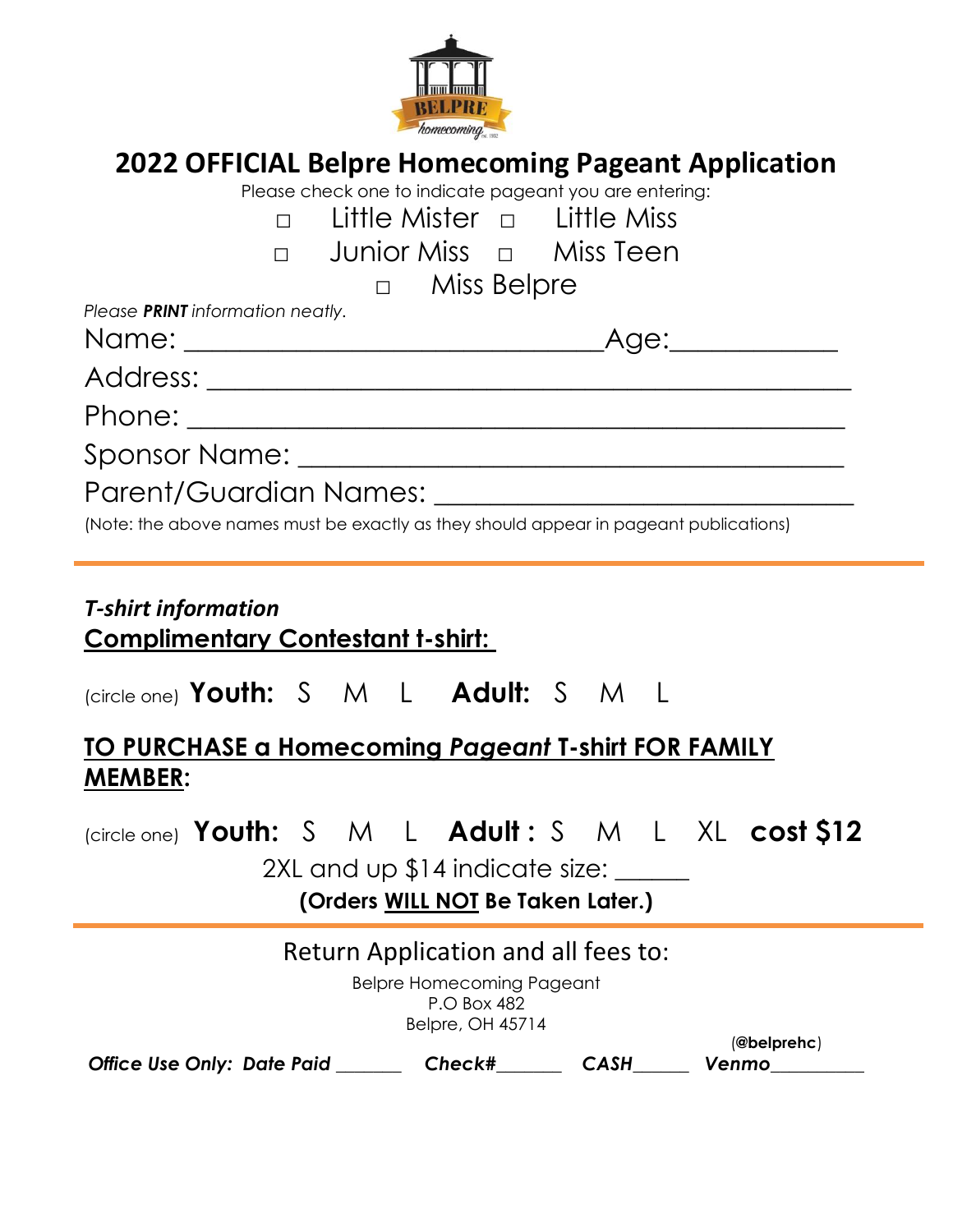# **Parents/guardians must read and sign the following information:**

**Age Requirements:** Age groups are assigned based on contestant's age on the day of the pageant. If not at least 3 persons are registered in each group, the pageant director reserves the right to cancel, change, or combine age groups due to lack of participation.

**Residency Requirements:** Contestants must, for the past six months and currently, be residing within Washington County.

**Rules and Regulations:** When participating in any activity associated with the Homecoming Pageants, you will be under the jurisdiction of the pageant director(s)/chairperson. All applications must be signed and returned with the sponsor fee by July 8, 2022. Discipline problems will not be tolerated; if adherence to the rules and regulations becomes a problem, it will be at the discretion of the pageant committee to eliminate the offender's participation in the pageant. Nonsportsmanlike conduct by either the contestant or parent/guardian may result in the disqualification of the contestant. Non-sportsmanlike conduct is considered to be any act contrary to the generally understood principles of sportsmanship and includes, but is not limited to:

- Disrespectful behavior toward other persons involved directly or indirectly with the pageant
- Propagation of rumors about any other person involved directly or indirectly with the pageant
- Verbal or physical attacks against any other person involved directly or indirectly with the pageant
- Dishonesty regarding information provided to pageant officials

Any disputes concerning the outcome of the pageant must be brought directly to the pageant director/chairperson and not discussed with the pageant winner in question, the pageant winner's family members or anyone else. If disqualification becomes necessary, the sponsorship fee will not be returned to the sponsor. Appropriate dress will be required and at no time will smoking, alcoholic beverages, drugs or off-color language be tolerated. No contestant may be married, pregnant or the parent of a child. A Queen who becomes pregnant or gets married during her reign shall relinquish to the first runner-up her title, crown, banner, prizes and any awarded monies. The OFEA charm that will be given to the Queens must be worn on sash at all times, and appropriate attire should be worn for all activities when representing.

**Attendance Requirements:** Belpre Homecoming Duck Pluck, Sunday Morning Breakfast after the Homecoming Weekend, Belpre Christmas Parade, Parkersburg Homecoming and Christmas Parades, Washington County Fair Parade and 3 other OFEA activities (which will be shared with you)

**Permission and waiver for participation:** In applying to enter and participate in a Belpre Homecoming Pageant, permission is hereby granted for **Example 2018** 10 to to the state of to participate in the pageant and activities associated with the pageants (rehearsals, outings, etc.) and for the use of pictures and name of contestant for the use of advertising Belpre Homecoming events. I/We hereby waive and release all rights and claims for damage which I/We may have against you, arising from conditions related to the use of the grounds or any area designated for use by the Belpre Homecoming events. Each of the undersigned agrees that the foregoing release waiver holds harmless and indemnifies the Belpre Homecoming and/or City of Belpre, all